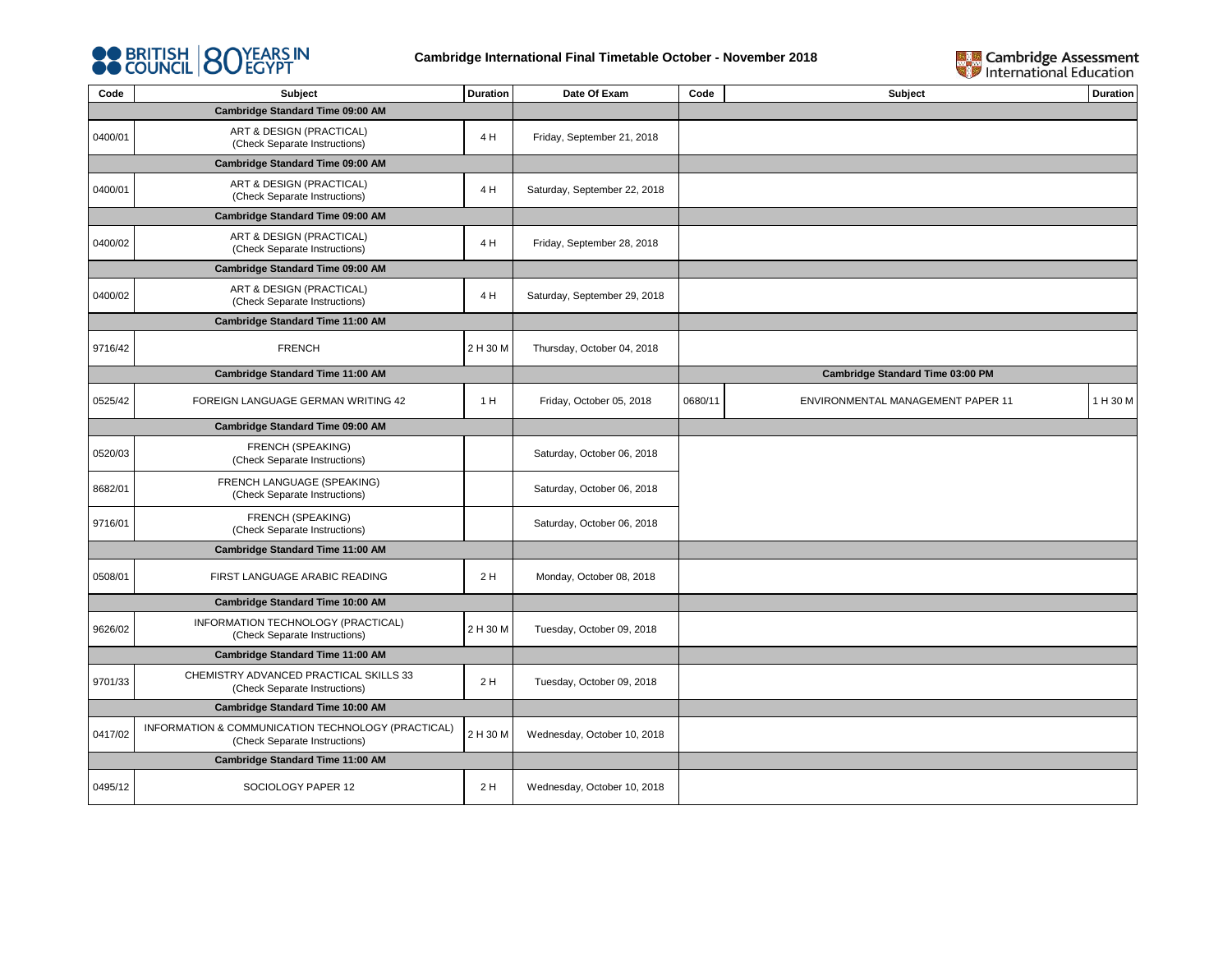



| <b>Cambridge Standard Time 11:00 AM</b> |                                                                                                      |          |                             |         |                                                                                                                                                                                                                                                                 |          |  |  |
|-----------------------------------------|------------------------------------------------------------------------------------------------------|----------|-----------------------------|---------|-----------------------------------------------------------------------------------------------------------------------------------------------------------------------------------------------------------------------------------------------------------------|----------|--|--|
| 0508/02                                 | FIRST LANGUAGE ARABIC WRITING                                                                        | 2H       | Thursday, October 11, 2018  |         |                                                                                                                                                                                                                                                                 |          |  |  |
| 9702/33                                 | PHYSICS ADVANCED PRACTICAL SKILLS 33<br>(Check Separate Instructions)                                | 2H       |                             |         |                                                                                                                                                                                                                                                                 |          |  |  |
|                                         | <b>Cambridge Standard Time 11:00 AM</b>                                                              |          |                             |         | <b>Cambridge Standard Time 03:00 PM</b><br>1 H 45 M<br><b>ENVIRONMENTAL MANAGEMENT PAPER 21</b><br><b>Cambridge Standard Time 03:00 PM</b><br><b>BUSINESS SHORT ANSWER/ESSAY 11</b><br>1 H 15 M<br>ENGLISH AS A SECOND LANGUAGE READING AND WRITING<br>1 H 30 M |          |  |  |
| 0525/22                                 | FOREIGN LANGUAGE GERMAN READING 22                                                                   | 1 H      | Friday, October 12, 2018    | 0680/21 |                                                                                                                                                                                                                                                                 |          |  |  |
| 8682/22                                 | FRENCH LANGUAGE                                                                                      | 1 H 45 M | Friday, October 12, 2018    |         |                                                                                                                                                                                                                                                                 |          |  |  |
| 9716/22                                 | <b>FRENCH</b>                                                                                        | 1 H 45 M | Friday, October 12, 2018    |         |                                                                                                                                                                                                                                                                 |          |  |  |
|                                         | Cambridge Standard Time 09:00 AM                                                                     |          |                             |         |                                                                                                                                                                                                                                                                 |          |  |  |
| 0525/03                                 | <b>GERMAN (SPEAKING)</b><br>(Check Separate Instructions)                                            |          |                             |         |                                                                                                                                                                                                                                                                 |          |  |  |
| 0530/03                                 | SPANISH (SPEAKING)<br>(Check Separate Instructions)                                                  |          |                             |         |                                                                                                                                                                                                                                                                 |          |  |  |
| 0500/05                                 | FIRST LANGUAGE ENGLISH (ORAL ENDORSEMENT)<br>(SPEAKING & LISTENING)<br>(Check Separate Instructions) |          | Saturday, October 13, 2018  |         |                                                                                                                                                                                                                                                                 |          |  |  |
| 0511/51                                 | ENGLISH AS A SECOND LANGUAGE<br>(COUNT-IN SPEAKING) (SPEAKING)<br>(Check Separate Instructions)      |          |                             |         |                                                                                                                                                                                                                                                                 |          |  |  |
|                                         | Cambridge Standard Time 11:00 AM                                                                     |          |                             |         |                                                                                                                                                                                                                                                                 |          |  |  |
| 0500/22                                 | FIRST LANGUAGE ENGLISH (ORAL ENDORSEMENT) (Extended)                                                 | 2H       |                             | 9609/11 |                                                                                                                                                                                                                                                                 |          |  |  |
| 9709/12                                 | MATHEMATICS PURE MATHEMATICS 12                                                                      | 1 H 45 M | Monday, October 15, 2018    | 0465/01 |                                                                                                                                                                                                                                                                 |          |  |  |
|                                         |                                                                                                      |          |                             | 0510/21 | ENGLISH AS A SECOND LANGUAGE READING & WRITING (EXT) 21                                                                                                                                                                                                         | 2 H      |  |  |
|                                         |                                                                                                      |          |                             | 0511/21 | ENGLISH AS A SECOND LANGUAGE READING & WRITING (EXT) 21                                                                                                                                                                                                         | 2H       |  |  |
|                                         | <b>Cambridge Standard Time 11:00 AM</b>                                                              |          |                             |         | <b>Cambridge Standard Time 03:00 PM</b>                                                                                                                                                                                                                         |          |  |  |
| 9700/33                                 | BIOLOGY ADV PRACTICAL SKILLS 33<br>(Check Separate Instructions)                                     | 2H       | Tuesday, October 16, 2018   | 9699/11 | <b>SOCIOLOGY</b>                                                                                                                                                                                                                                                | 1 H 30 M |  |  |
| 9626/12                                 | INFORMATION TECHNOLOGY THEORY 12                                                                     | 1 H 45 M |                             |         |                                                                                                                                                                                                                                                                 |          |  |  |
|                                         | <b>Cambridge Standard Time 10:00 AM</b>                                                              |          |                             |         |                                                                                                                                                                                                                                                                 |          |  |  |
| 0417/03                                 | INFORMATION & COMMUNICATION TECHNOLOGY (PRACTICAL)<br>(Check Separate Instructions)                  | 2 H 30 M | Wednesday, October 17, 2018 |         |                                                                                                                                                                                                                                                                 |          |  |  |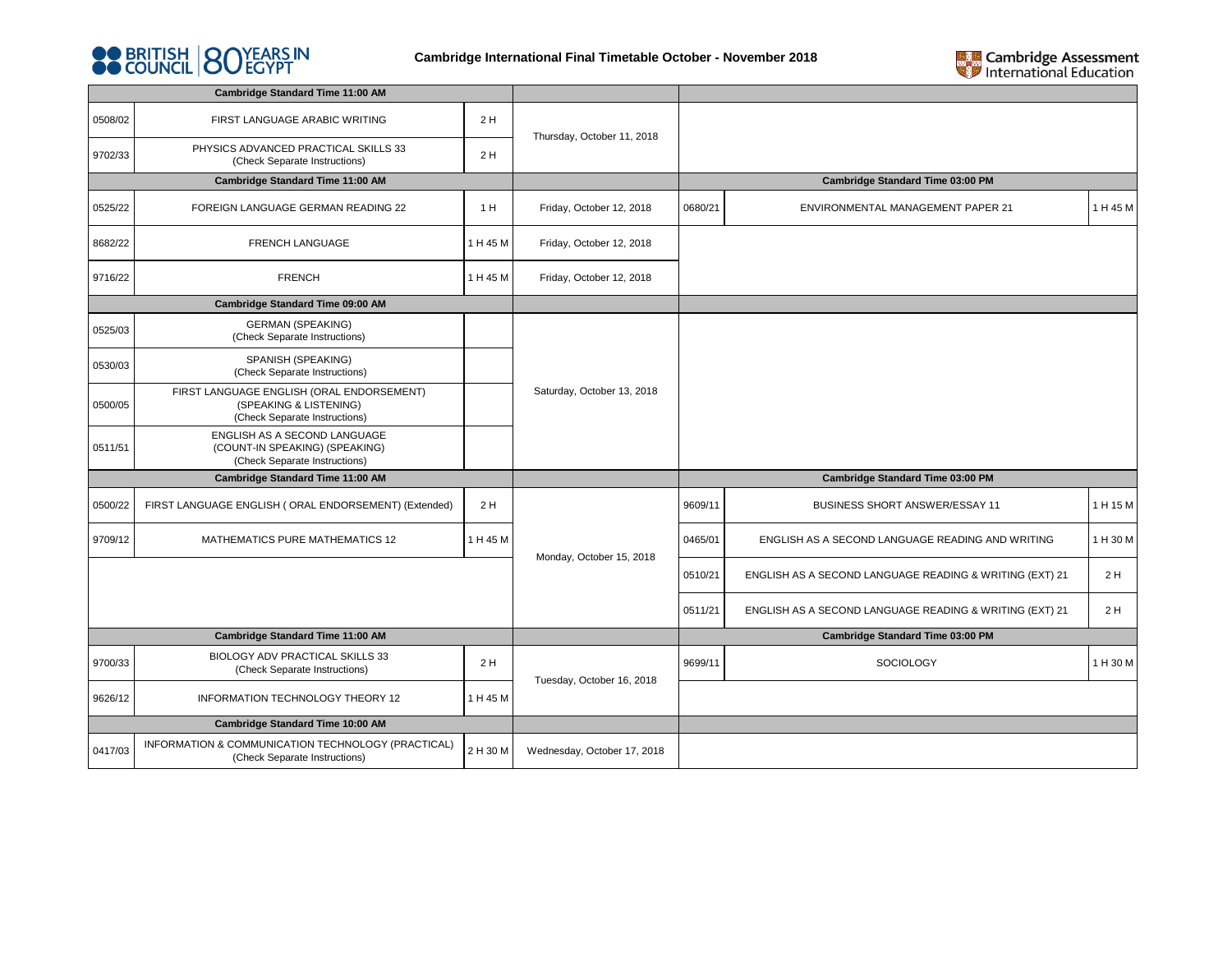



| Cambridge Standard Time 11:00 AM |                                                                              |          |                             |         | <b>Cambridge Standard Time 03:00 PM</b>               |          |
|----------------------------------|------------------------------------------------------------------------------|----------|-----------------------------|---------|-------------------------------------------------------|----------|
| 9701/22                          | CHEMISTRY AS STRUCTURED QUESTIONS 22                                         | 1 H 15 M |                             | 9708/21 | ECONOMICS AS DATA RESPONSE & ESSAY 21                 | 1 H 30 M |
| 0500/32                          | FIRST LANGUAGE ENGLISH (ORAL ENDORSEMENT)                                    | 2H       |                             |         |                                                       |          |
| 9709/52                          | MATHEMATICS MECHANICS 52                                                     | 1 H 15 M | Wednesday, October 17, 2018 |         |                                                       |          |
| 9709/62                          | MATHEMATICS PROBABILITY & STATISTICS 62                                      | 1 H 15 M |                             |         |                                                       |          |
|                                  | Cambridge Standard Time 10:00 AM                                             |          |                             |         |                                                       |          |
| 9626/04                          | INFORMATION TECHNOLOGY (ADVANCED PRACTICAL)<br>(Check Separate Instructions) | 2 H 30 M | Thursday, October 18, 2018  |         |                                                       |          |
|                                  | Cambridge Standard Time 11:00 AM                                             |          |                             |         | <b>Cambridge Standard Time 03:00 PM</b>               |          |
| 9701/34                          | CHEMISTRY ADVANCED PRACTICAL SKILLS 34<br>(Check Separate Instructions)      | 2H       |                             | 9609/21 | <b>BUSINESS DATA RESPONSE 21</b>                      | 1 H 30 M |
| 9093/12                          | <b>ENGLISH LANGUAGE PASSAGES 12</b>                                          | 2 H 15 M |                             | 0465/02 | ENGLISH AS A SECOND LANGUAGE LISTENING                | 40 M     |
| 0525/12                          | FOREIGN LANGUAGE GERMAN LISTENING 12                                         | 45 M     | Thursday, October 18, 2018  | 0510/41 | ENGLISH AS A SECOND LANGUAGE LISTENING (EXTENDED) 41  | 50 M     |
| 0495/22                          | SOCIOLOGY PAPER 22                                                           | 1 H 45 M |                             | 0511/41 | ENGLISH AS A SECOND LANGUAGE LISTENING (EXTENDED) 41  | 50 M     |
| Cambridge Standard Time 11:00 AM |                                                                              |          |                             |         | Cambridge Standard Time 03:00 PM                      |          |
| 9701/42                          | CHEMISTRY A LEVEL STRUCT QUESTIONS 42                                        | 2H       |                             | 9706/21 | ACCOUNTING AS STRUCTURED QUESTIONS 21                 | 1 H 30 M |
| 0471/12                          | TRAVEL AND TOURISM WRITTEN PAPER 12                                          | 2H       | Friday, October 19, 2018    | 0680/41 | ENVIRONMENTAL MANAGEMENT ALTERNATIVE TO COURSEWORK 41 | 1 H 30 M |
| 9716/32                          | <b>FRENCH</b>                                                                | 1 H 30 M |                             | 9698/11 | PSYCHOLOGY CORE STUDIES 11                            | 1 H 30 M |
| 8682/32                          | FRENCH LANGUAGE                                                              | 1 H 30 M |                             | 9990/11 | PSYCHOLOGY APPROACHES ISSUES DEBATES 11               | 1 H 30 M |
| Cambridge Standard Time 11:00 AM |                                                                              |          |                             |         | <b>Cambridge Standard Time 03:00 PM</b>               |          |
| 9680/51                          | <b>ARABIC PROSE 51</b>                                                       | 45 M     |                             | 9680/21 | ARABIC READING AND WRITING 21                         | 1 H 45 M |
| 9626/32                          | INFORMATION TECHNOLOGY ADVANCED THEORY 32                                    | 1 H 45 M | Monday, October 22, 2018    | 0469/03 | PHYSICS THEORY (CORE)                                 | 1 H 15 M |
|                                  |                                                                              |          |                             | 0625/41 | PHYSICS THEORY (EXTENDED) 41                          | 1 H 15 M |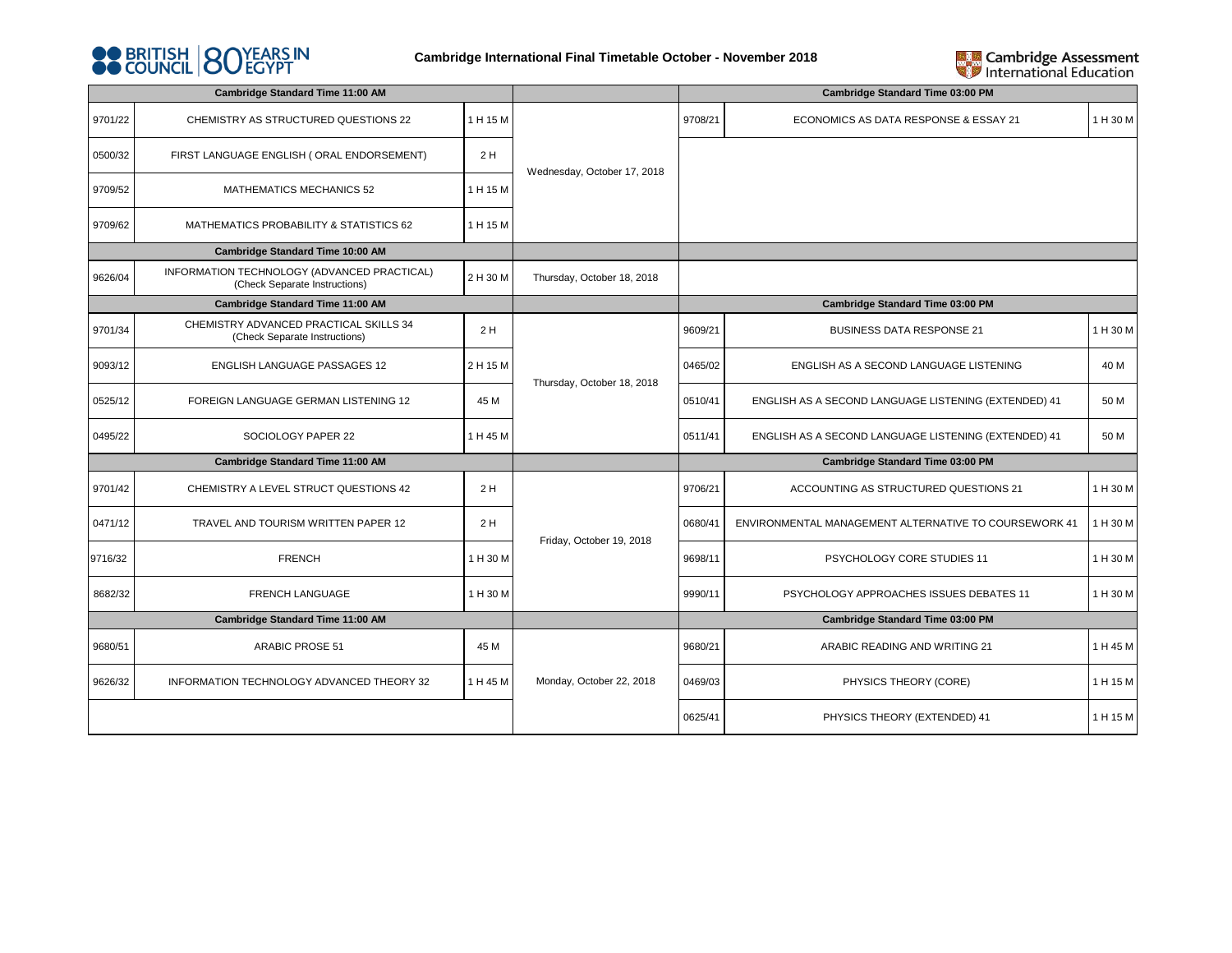



| <b>Cambridge Standard Time 11:00 AM</b> |                                                                       |          |                             |         | <b>Cambridge Standard Time 03:00 PM</b>                                         |          |  |  |
|-----------------------------------------|-----------------------------------------------------------------------|----------|-----------------------------|---------|---------------------------------------------------------------------------------|----------|--|--|
| 0467/06                                 | BIOLOGY ALTERNATIVE TO PRACTICAL                                      | 1 H      |                             | 9608/11 | COMPUTER SCIENCE THEORY FUNDAMENTALS 11                                         | 1 H 30 M |  |  |
| 0610/62                                 | BIOLOGY ALTERNATIVE TO PRACTICAL 62                                   | 1 H      |                             | 0417/11 | INFORMATION AND COMMUNICATION THEORY 11                                         | 2 H      |  |  |
| 9093/22                                 | ENGLISH LANGUAGE WRITING 22                                           | 2 H      | Tuesday, October 23, 2018   | 9698/21 | PSYCHOLOGY CORE STUDIES 21                                                      | 1 H 30 M |  |  |
| 9702/34                                 | PHYSICS ADVANCED PRACTICAL SKILLS 34<br>(Check Separate Instructions) | 2H       |                             | 9990/21 | PSYCHOLOGY RESEARCH METHODS 21                                                  | 1 H 30 M |  |  |
| 0460/22                                 | GEOGRAPHY GEOGRAPHICAL SKILLS 22                                      | 1 H 30 M |                             | 0530/21 | FOREIGN LANGUAGE SPANISH READING 21                                             | 1H       |  |  |
|                                         | <b>Cambridge Standard Time 11:00 AM</b>                               |          |                             |         | <b>Cambridge Standard Time 03:00 PM</b>                                         |          |  |  |
| 9700/22                                 | BIOLOGY AS STRUCTURED QUESTIONS 22                                    | 1 H 15 M | Wednesday, October 24, 2018 | 0466/01 | <b>MATHEMATICS PAPER 1</b>                                                      | 1 H      |  |  |
| 0478/12                                 | COMPUTER SCIENCE PAPER 12 THEORY                                      | 1 H 45 M |                             | 0580/21 | MATHEMATICS (W/OUT COURSEWORK) PAPER 21 (EXTENDED)                              | 1 H 30 M |  |  |
| <b>Cambridge Standard Time 11:00 AM</b> |                                                                       |          |                             |         | <b>Cambridge Standard Time 03:00 PM</b><br>HISTORY ALTERNATIVE TO COURSEWORK 41 |          |  |  |
| 9700/34                                 | BIOLOGY ADV PRACTICAL SKILLS 34<br>(Check Separate Instructions)      | 2H       | Thursday, October 25, 2018  | 0470/41 |                                                                                 | 1H       |  |  |
| 0468/06                                 | CHEMISTRY ALTERNATIVE TO PRACTICAL                                    | 1 H      |                             |         |                                                                                 |          |  |  |
| 0620/62                                 | CHEMISTRY ALTERNATIVE TO PRACTICAL 62                                 | 1 H      |                             |         |                                                                                 |          |  |  |
| 0520/22                                 | FOREIGN LANGUAGE FRENCH READING 22                                    | 1 H      |                             |         |                                                                                 |          |  |  |
| 9709/32                                 | MATHEMATICS PURE MATHEMATICS 32                                       | 1 H 45 M |                             |         |                                                                                 |          |  |  |
|                                         | Cambridge Standard Time 11:00 AM                                      |          |                             |         | <b>Cambridge Standard Time 03:00 PM</b>                                         |          |  |  |
| 0467/01                                 | BIOLOGY MULTIPLE CHOICE (CORE)                                        | 45 M     |                             | 0470/11 | HISTORY PAPER 11                                                                | 2H       |  |  |
| 0467/03                                 | <b>BIOLOGY THEORY (CORE)</b>                                          | 1 H 15 M |                             | 9699/21 | <b>SOCIOLOGY</b>                                                                | 1 H 30 M |  |  |
| 0610/22                                 | BIOLOGY MULTIPLE CHOICE (EXTENDED) 22                                 | 45 M     | Friday, October 26, 2018    |         |                                                                                 |          |  |  |
| 0610/42                                 | BIOLOGY THEORY (EXTENDED) 42                                          | 1 H 15 M |                             |         |                                                                                 |          |  |  |
| 9093/32                                 | ENGLISH LANGUAGE TEXT ANALYSIS 32                                     | 2 H 15 M |                             |         |                                                                                 |          |  |  |
| 9702/22                                 | PHYSICS AS STRUCTURED QUESTIONS 22                                    | 1 H 15 M |                             |         |                                                                                 |          |  |  |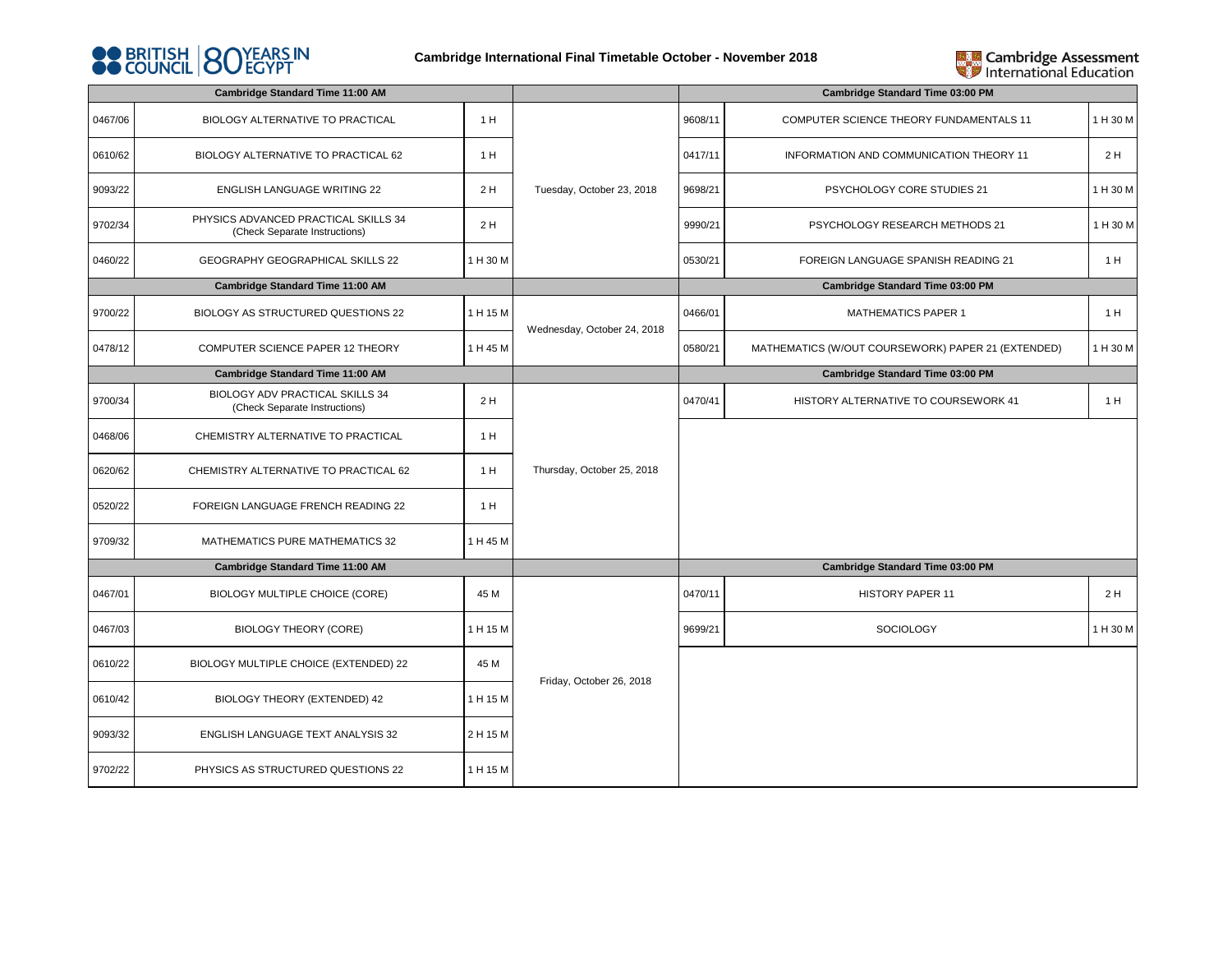



| Cambridge Standard Time 11:00 AM                          |          |                             | <b>Cambridge Standard Time 03:00 PM</b> |                                                    |          |
|-----------------------------------------------------------|----------|-----------------------------|-----------------------------------------|----------------------------------------------------|----------|
| BIOLOGY A LEVEL STRUCT QUESTIONS 42                       | 2H       | Monday, October 29, 2018    | 9609/31                                 | <b>BUSINESS CASE STUDY 31</b>                      | 3H       |
| MATHEMATICS MECHANICS 42                                  | 1 H 15 M | Monday, October 29, 2018    |                                         |                                                    |          |
| Cambridge Standard Time 11:00 AM                          |          |                             |                                         |                                                    |          |
| COMPUTER SCIENCE PAPER 22 PROB-SOLV AND PROGRAM           | 1 H 45 M | Tuesday, October 30, 2018   |                                         |                                                    |          |
| FOREIGN LANGUAGE FRENCH WRITING 42                        | 1 H      | Tuesday, October 30, 2018   |                                         |                                                    |          |
| PHYSICS AL STRUCTURED QUESTIONS 42                        | 2 H      | Tuesday, October 30, 2018   |                                         |                                                    |          |
| Cambridge Standard Time 11:00 AM                          |          |                             | <b>Cambridge Standard Time 03:00 PM</b> |                                                    |          |
| TRAVEL AND TOURISM ALTERNATIVE TO COURSEWORK 22           | 2 H 30 M |                             | 9608/21                                 | COMPUTER SCIENCE PROBLEM SOLVING & PROG 21         | 2H       |
|                                                           |          | Wednesday, October 31, 2018 | 0466/02                                 | <b>MATHEMATICS PAPER 2</b>                         | 2H       |
|                                                           |          |                             | 0580/41                                 | MATHEMATICS (W/OUT COURSEWORK) PAPER 41 (EXTENDED) | 2 H 30 M |
| Cambridge Standard Time 11:00 AM                          |          |                             |                                         | <b>Cambridge Standard Time 03:00 PM</b>            |          |
| <b>ACCOUNTING PAPER 12</b>                                | 1 H 45 M | Thursday, November 01, 2018 |                                         |                                                    |          |
|                                                           |          |                             |                                         | <b>Cambridge Standard Time 03:00 PM</b>            |          |
|                                                           |          | Friday, November 02, 2018   | 0457/11                                 | GLOBAL PERSPECTIVES WRITTEN PAPER 11               | 1 H 15 M |
| Cambridge Standard Time 09:00 AM                          |          |                             |                                         |                                                    |          |
| ART & DESIGN (PRACTICAL)<br>(Check Separate Instructions) | 5H       | Friday, November 02, 2018   |                                         |                                                    |          |
| Cambridge Standard Time 09:00 AM                          |          |                             |                                         |                                                    |          |
| ART & DESIGN (PRACTICAL)<br>(Check Separate Instructions) | 5H       | Saturday, November 03, 2018 |                                         |                                                    |          |
| Cambridge Standard Time 09:00 AM                          |          |                             |                                         |                                                    |          |
| ART & DESIGN (PRACTICAL)<br>(Check Separate Instructions) | 5H       | Sunday, November 04, 2018   |                                         |                                                    |          |
|                                                           |          |                             |                                         |                                                    |          |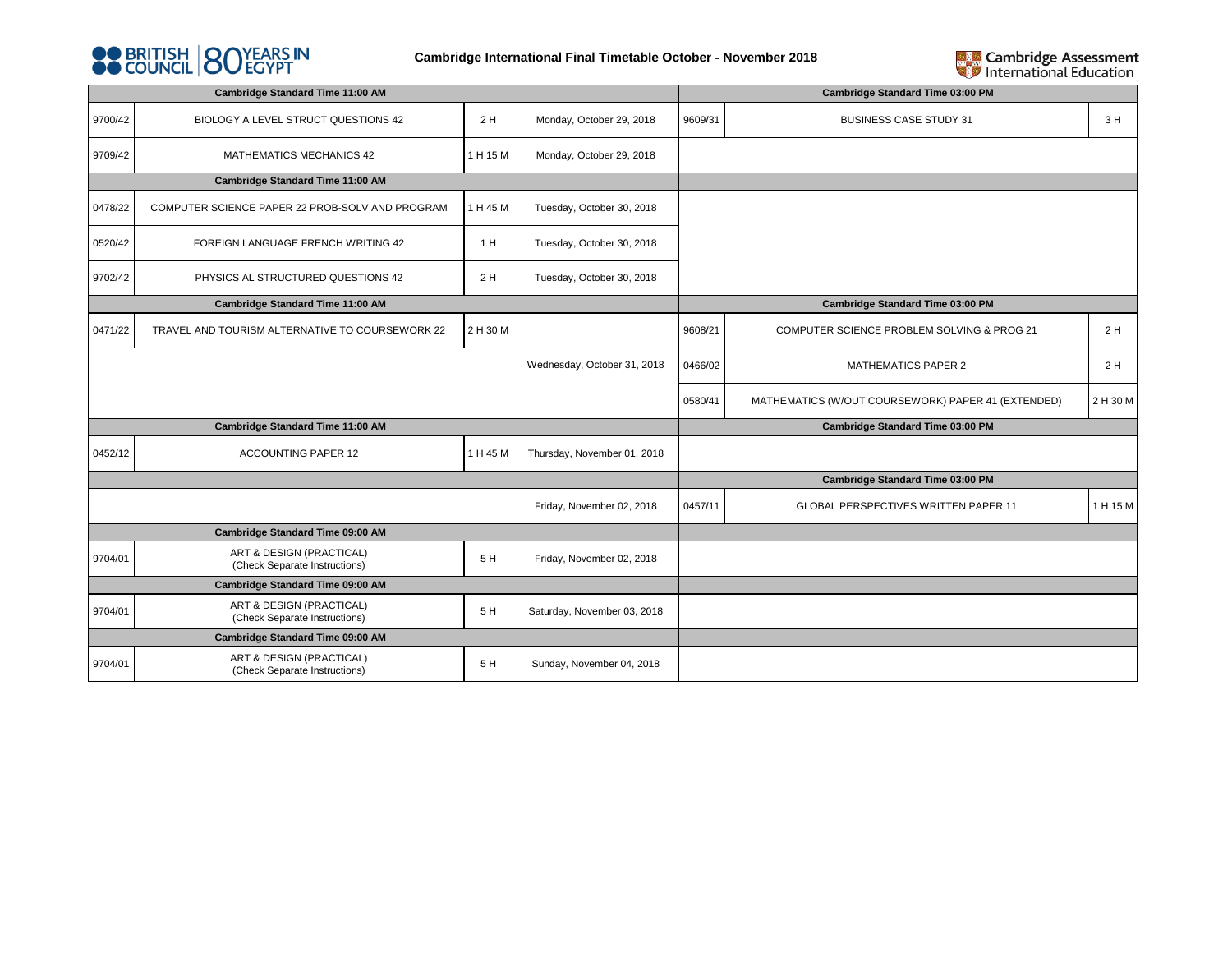



|                                         | <b>Cambridge Standard Time 11:00 AM</b>  |          |                              |         | Cambridge Standard Time 03:00 PM                                                                                                                              |          |  |  |  |
|-----------------------------------------|------------------------------------------|----------|------------------------------|---------|---------------------------------------------------------------------------------------------------------------------------------------------------------------|----------|--|--|--|
| 9695/32                                 | LITERATURE IN ENGLISH POETRY & PROSE 32  | 2H       |                              | 9680/41 | <b>ARABIC TEXTS 41</b>                                                                                                                                        | 2 H 30 M |  |  |  |
| 0468/03                                 | CHEMISTRY THEORY (CORE)                  | 1 H 15 M |                              | 0530/11 | FOREIGN LANGUAGE SPANISH LISTENING 11                                                                                                                         | 45 M     |  |  |  |
| 0620/42                                 | CHEMISTRY THEORY (EXTENDED) 42           | 1 H 15 M | Monday, November 05, 2018    |         |                                                                                                                                                               |          |  |  |  |
| 9701/52                                 | CHEMISTRY PLANNING ANALYSIS & EVAL 52    | 1 H 15 M |                              |         |                                                                                                                                                               |          |  |  |  |
| 0486/12                                 | LITERATURE (ENGLISH) POETRY AND PROSE 12 | 1 H 30 M |                              |         |                                                                                                                                                               |          |  |  |  |
|                                         | <b>Cambridge Standard Time 11:00 AM</b>  |          |                              |         | <b>Cambridge Standard Time 03:00 PM</b>                                                                                                                       |          |  |  |  |
| 9700/52                                 | BIOLOGY PLAN, ANALYSIS, EVALUATION 52    | 1 H 15 M |                              | 0530/41 | FOREIGN LANGUAGE SPANISH WRITING 41                                                                                                                           | 1 H      |  |  |  |
| 0455/22                                 | ECONOMICS STRUCTURED QUESTIONS 22        | 2 H 15 M | Tuesday, November 06, 2018   | 9699/31 | <b>SOCIOLOGY</b>                                                                                                                                              | 3H       |  |  |  |
| 9695/42                                 | LITERATURE IN ENGLISH DRAMA 42           | 2H       |                              |         |                                                                                                                                                               |          |  |  |  |
| <b>Cambridge Standard Time 11:00 AM</b> |                                          |          |                              |         | <b>Cambridge Standard Time 03:00 PM</b><br>HISTORY PAPER 21<br>2H<br><b>Cambridge Standard Time 03:00 PM</b><br>BUSINESS STUDIES SHORT ANS/STRUCTURED RESP 11 |          |  |  |  |
| 0452/22                                 | ACCOUNTING PAPER 22                      | 1 H 45 M | Wednesday, November 07, 2018 | 0470/21 |                                                                                                                                                               |          |  |  |  |
| 9093/42                                 | <b>ENGLISH LANGUAGE</b>                  | 2 H 15 M |                              |         |                                                                                                                                                               |          |  |  |  |
|                                         | <b>Cambridge Standard Time 11:00 AM</b>  |          |                              |         | 1 H 30 M                                                                                                                                                      |          |  |  |  |
| 9702/52                                 | PHYSICS PLANNING ANALYSIS EVAL 52        | 1 H 15 M |                              | 0450/11 |                                                                                                                                                               |          |  |  |  |
| 0486/22                                 | LITERATURE (ENGLISH) DRAMA 22            | 1 H 30 M | Thursday, November 08, 2018  | 0469/06 | PHYSICS ALTERNATIVE TO PRACTICAL                                                                                                                              | 1H       |  |  |  |
|                                         |                                          |          |                              | 0625/61 | PHYSICS ALTERNATIVE TO PRACTICAL 61                                                                                                                           | 1 H      |  |  |  |
|                                         |                                          |          |                              | 9698/31 | PSYCHOLOGY SPECIALIST CHOICES 31                                                                                                                              | 3H       |  |  |  |
|                                         | <b>Cambridge Standard Time 11:00 AM</b>  |          |                              |         | <b>Cambridge Standard Time 03:00 PM</b>                                                                                                                       |          |  |  |  |
| 0520/12                                 | FOREIGN LANGUAGE FRENCH LISTENING 12     | 45 M     | Friday, November 09, 2018    | 9608/31 | COMPUTER SCIENCE ADVANCED THEORY 31                                                                                                                           | 1 H 30 M |  |  |  |
| 0460/42                                 | GEOGRAPHY ALTERNATIVE TO COURSEWORK 42   | 1 H 30 M | Friday, November 09, 2018    |         |                                                                                                                                                               |          |  |  |  |
|                                         | Cambridge Standard Time 11:00 AM         |          |                              |         | Cambridge Standard Time 03:00 PM                                                                                                                              |          |  |  |  |
| 0460/12                                 | GEOGRAPHY GEOGRAPHICAL THEMES 12         | 1 H 45 M |                              | 0450/21 | BUSINESS STUDIES CASE STUDY 21                                                                                                                                | 1 H 30 M |  |  |  |
|                                         |                                          |          | Monday, November 12, 2018    | 0469/01 | PHYSICS MULTIPLE CHOICE (CORE)                                                                                                                                | 45 M     |  |  |  |
|                                         |                                          |          |                              | 0625/21 | PHYSICS MULTIPLE CHOICE (EXTENDED) 21                                                                                                                         | 45 M     |  |  |  |